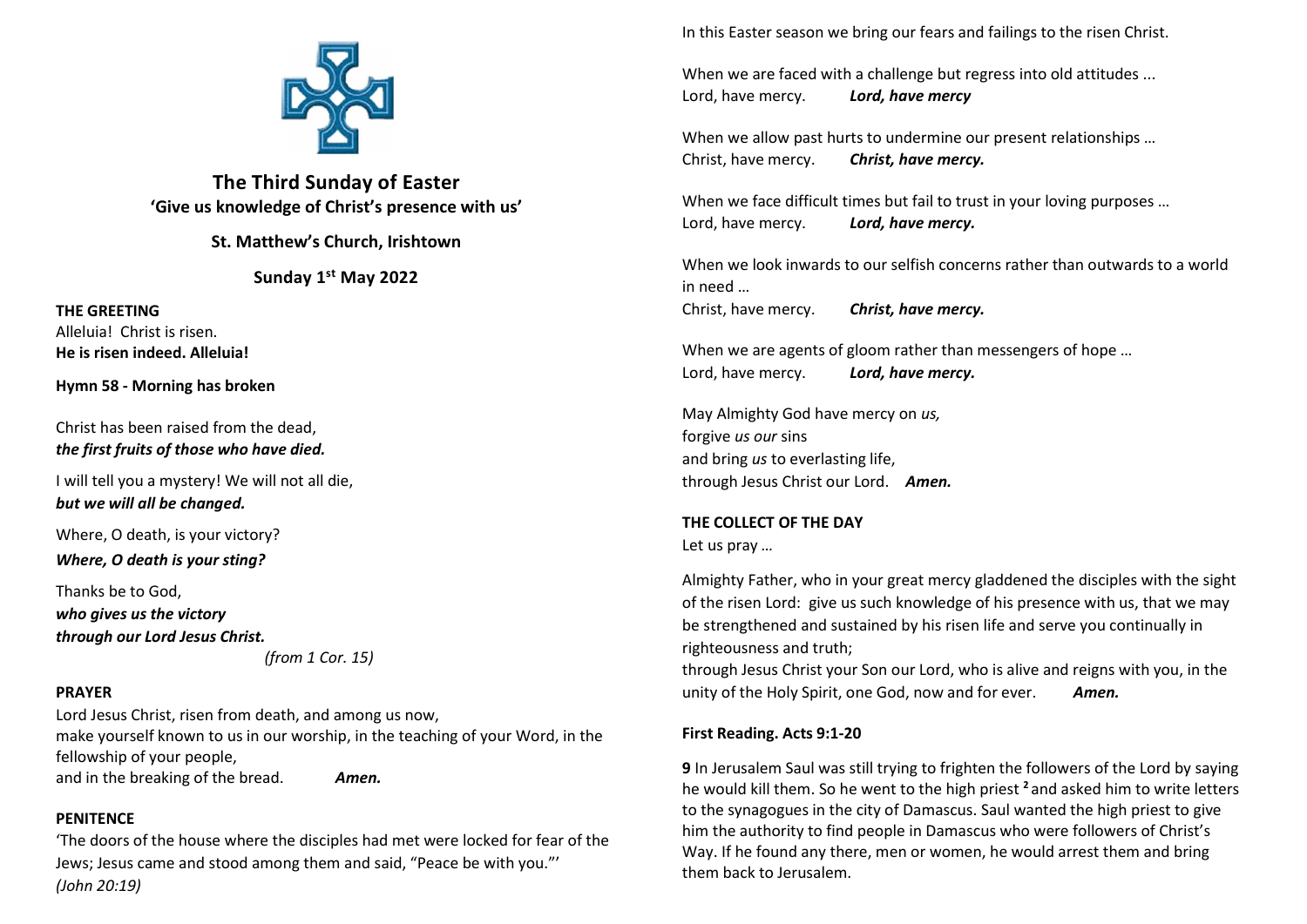<sup>3</sup> So Saul went to Damascus. As he came near the city, a bright light from heaven suddenly flashed around him. <sup>4</sup> Saul fell to the ground. He heard a voice saying to him, "Saul, Saul! Why are you doing things against me?"

<sup>5</sup> Saul said, "Who are you, Lord?"

The voice answered, "I am Jesus. I am the One you are trying to hurt. <sup>6</sup> Get up now and go into the city. Someone there will tell you what you must do."

<sup>7</sup>The men travelling with Saul stood there, but they said nothing. They heard the voice, but they saw no one. <sup>8</sup>Saul got up from the ground. He opened his eyes, but he could not see. So the men with Saul took his hand and led him into Damascus. <sup>9</sup> For three days Saul could not see, and he did not eat or drink.

<sup>10</sup>There was a follower of Jesus in Damascus named Ananias. The Lord spoke to Ananias in a vision, "Ananias!"

Ananias answered, "Here I am, Lord."

<sup>11</sup> The Lord said to him, "Get up and go to the street called Straight Street. Find the house of Judas. Ask for a man named Saul from the city of Tarsus. He is there now, praying. <sup>12</sup>Saul has seen a vision. In it a man named Ananias comes to him and lays his hands on him. Then he sees again."

<sup>13</sup> But Ananias answered, "Lord, many people have told me about this man and the terrible things he did to your people in Jerusalem.<sup>14</sup> Now he has come here to Damascus. The leading priests have given him the power to arrest everyone who worships you."

<sup>15</sup> But the Lord said to Ananias, "Go! I have chosen Saul for an important work. He must tell about me to non-Jews, to kings, and to the people of Israel. <sup>16</sup>I will show him how much he must suffer for my name."

<sup>17</sup> So Ananias went to the house of Judas. He laid his hands on Saul and said, "Brother Saul, the Lord Jesus sent me. He is the one you saw on the road on your way here. He sent me so that you can see again and be filled with the Holy Spirit." <sup>18</sup> Immediately, something that looked like fish scales fell from Saul's eyes. He was able to see again! Then Saul got up and was baptized. <sup>19</sup> After eating some food, his strength returned.

Saul stayed with the followers of Jesus in Damascus for a few days. <sup>20</sup> Soon he began to preach about Jesus in the synagogues, saying, "Jesus is the Son of God!"

This is the Word of the Lord. Thanks be to God.

Hymn 581 - I the Lord of Sea and Sky

## Second Reading John 21:1-19.

21 Later, Jesus showed himself to his followers by Lake Galilee. This is how it happened: <sup>2</sup> Some of the followers were together. They were Simon Peter, Thomas (called Didymus), Nathanael from Cana in Galilee, the two sons of Zebedee, and two other followers.<sup>3</sup> Simon Peter said, "I am going out to fish."

The other followers said, "We will go with you." So they went out and got into the boat. They fished that night but caught nothing.

<sup>4</sup>Early the next morning Jesus stood on the shore. But the followers did not know that it was Jesus.<sup>5</sup> Then he said to them, "Friends, have you caught any fish?"

They answered, "No."

<sup>6</sup> He said, "Throw your net into the water on the right side of the boat, and you will find some." So they did this. They caught so many fish that they could not pull the net back into the boat.

<sup>7</sup>The follower whom Jesus loved said to Peter, "It is the Lord!" When Peter heard him say this, he wrapped his coat around himself. (Peter had taken his clothes off.) Then he jumped into the water. <sup>8</sup>The other followers went to shore in the boat, dragging the net full of fish. They were not very far from shore, only about 100 yards. <sup>9</sup>When the followers stepped out of the boat and onto the shore, they saw a fire of hot coals. There were fish on the fire, and there was bread.

<sup>10</sup>Then Jesus said, "Bring some of the fish that you caught."

<sup>11</sup> Simon Peter went into the boat and pulled the net to the shore. It was full of big fish. There were 153. Even though there were so many, the net did not tear. 12 Jesus said to them, "Come and eat." None of the followers dared ask him,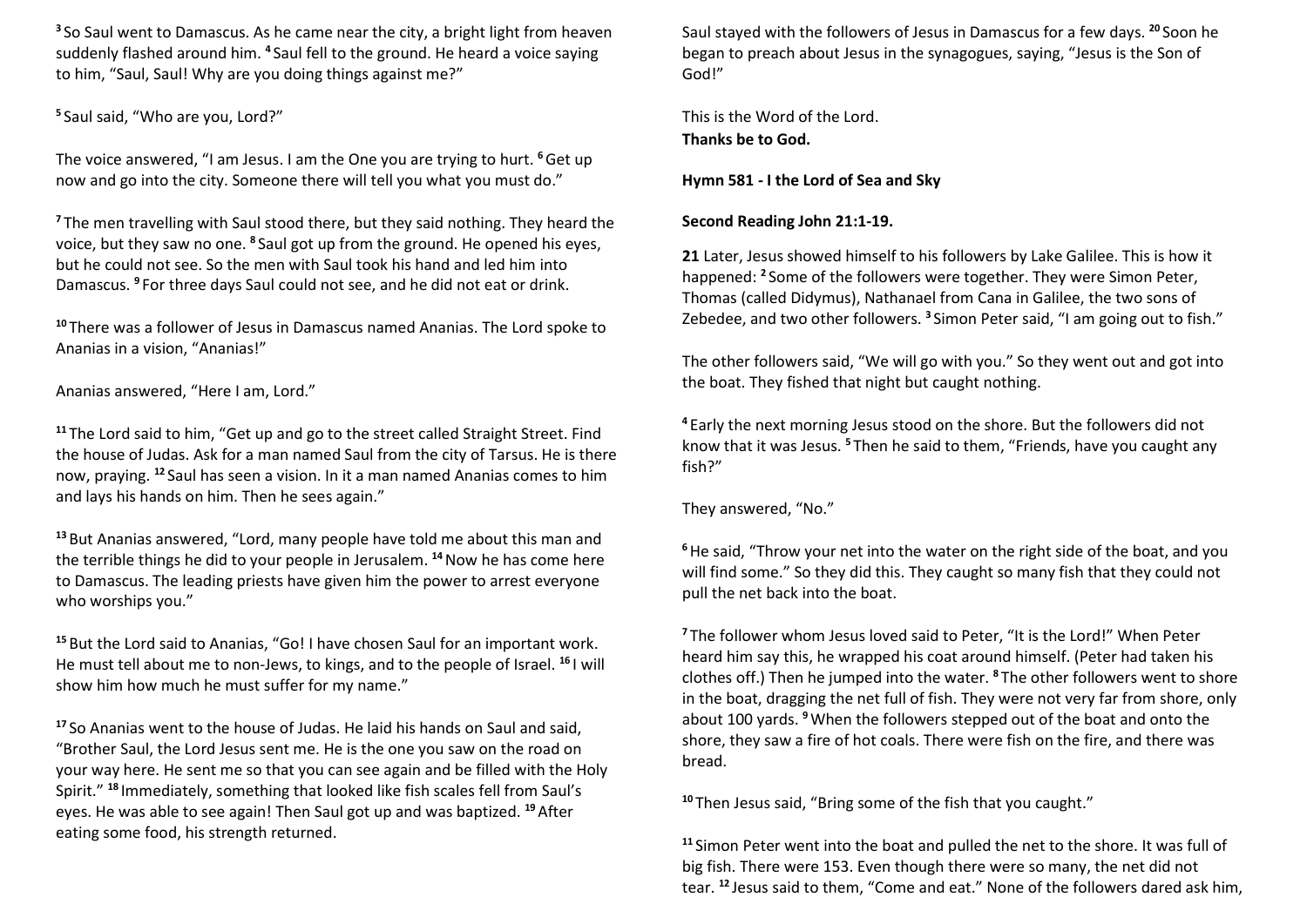"Who are you?" They knew it was the Lord.  $13$  Jesus came and took the bread and gave it to them. He also gave them the fish.

<sup>14</sup>This was now the third time Jesus showed himself to his followers after he was raised from death.

<sup>15</sup> When they finished eating, Jesus said to Simon Peter, "Simon son of John do you love me more than these?"

He answered, "Yes, Lord, you know that I love you."

Jesus said, "Take care of my lambs."

<sup>16</sup> Again Jesus said, "Simon son of John do you love me?" He answered, "Yes, Lord, you know that I love you." Jesus said, "Take care of my sheep."

<sup>17</sup> A third time he said, "Simon son of John do you love me?"

Peter was hurt because Jesus asked him the third time, "Do you love me?" Peter said, "Lord, you know everything. You know that I love you!"

He said to him, "Take care of my sheep. <sup>18</sup>I tell you the truth. When you were younger, you tied your own belt and went where you wanted. But when you are old, you will put out your hands and someone else will tie them. They will take you where you don't want to go." <sup>19</sup>(Jesus said this to show how Peter would die to give glory to God.) Then Jesus said to Peter, "Follow me!"

This is the Word of the Lord. Thanks be to God.

#### THE SERMON

AFFIRMATION OF FAITH Let us declare our faith in the resurrection of our Lord Jesus Christ:

Christ died for our sins in accordance with the Scriptures;

he was buried; he was raised to life on the third day in accordance with the Scriptures;

afterwards he appeared to his followers, and to all the apostles:

this we have received, and this we believe. (1 Cor. 15:3-7)

This is the faith of the Church.

This is our faith. We believe and trust in one God. Father, Son and Holy Spirit. Amen.

Hymn 93 - I Danced in the morning

#### INTERCESSIONS

Father in heaven, we pray for those who are confused in their faith and despondent about life …

Grant that we may encourage each other on the journey of faith, and know Christ's presence as we learn from the Scriptures. Merciful Father, hear us we pray.

We pray for all who have recently discovered the reality of the risen Christ ... Strengthen the Church, Archbishop Michael, and all who minister, to nourish faith through sound teaching, spiritual worship and pastoral care. Merciful Father. hear us we pray.

We pray for those who are experiencing the horrors of war, brutal persecution, or lonely exile from their homeland …

Guide our President, and governments of all nations, to create the conditions for peace and justice to flourish.

Merciful Father, hear us we pray.

We pray for the Church when, as the first disciples found, its efforts to evangelise seem fruitless, and numbers are low … Inspire us to find new ways of proclaiming the gospel in today's culture. Merciful Father, hear us we pray.

We pray for church leaders when, like Simon Peter, they suffer personal failure, criticism and a loss of self-confidence …

Renew their response to Christ's call to feed his flock, and strengthen us to work together in the Church's ministry.

Merciful Father. hear us we pray.